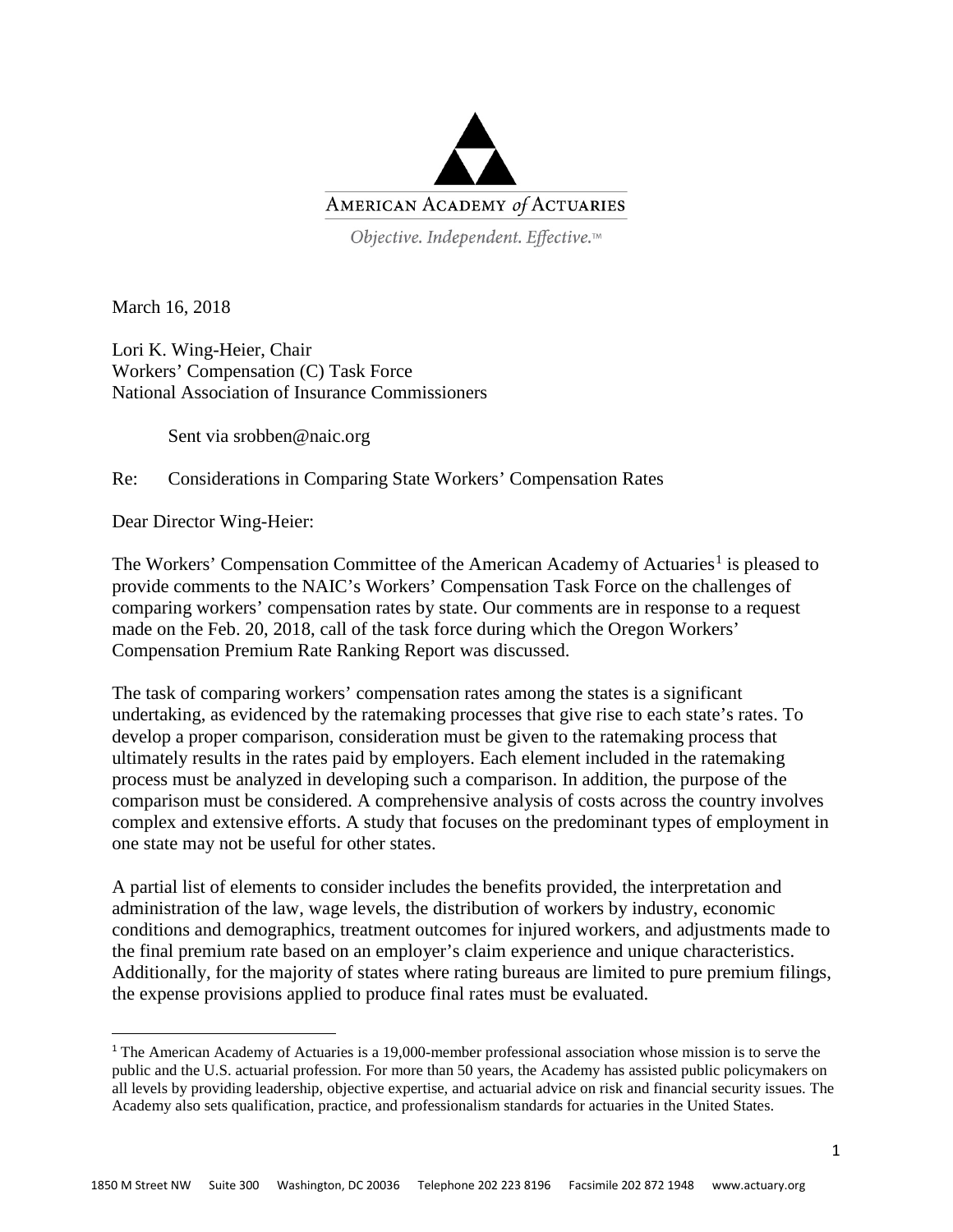### **Benefit Levels**

Indemnity: Each state has different indemnity (wage loss) benefit levels, statutes, and rules that affect the amount and timing of indemnity benefits. These statutes and rules specify the categorization of benefits, the minimum and maximum weekly indemnity benefits, waiting periods, the duration of benefits, the existence of cost-of-living adjustments, and other practices, all of which vary by state. Thus, it is important to measure the relationship between the rate and the benefit level when evaluating a particular state's rates. A key question to be answered is whether the rates reflect the benefits being provided. In a comparison across states, does the percentage difference in rates reflect a difference in benefit levels, or is there something else involved?

Medical: Workers' compensation laws provide for unlimited medical payments. In recent years this has caused total medical benefits in most states to be larger than total indemnity benefits. There are several elements to consider in regard to medical benefits. For example, medical system and provider costs, the use of mandated fee schedules, the ability of the injured worker to select a medical provider, the extent to which medical services are provided on a fee-for-service basis versus a contractual basis, and cost shifting between workers' compensation systems and health insurance systems all vary by state. As a result, treatment for identical injuries results in different medical costs by state. In comparing rates among states, caution must be exercised in order to avoid distortion caused by these structural factors, which vary from state to state.

### **Administration of the Law**

Similar and sometimes identical state workers' compensation laws have been implemented differently from state to state. The application of the law by administrative law judges and decisions in each state's courts can result in far different results for similar or identical language in the law. As a result, not only must the benefit provisions within a state be evaluated, an evaluation must be made of the ultimate application of laws.

# **Wage Levels**

The level of wages in a state, usually measured by the statewide average weekly wage, is a fundamental ingredient in the rates employers pay. This is one of the most important elements to consider. Two states that appear to be otherwise identical—the same hours worked, the same injury rate, the same type of injury, identical benefits, and the same administration—can have very different rates because the wage levels differ. Because rates are based on costs per unit of payroll for the majority of classifications, and the premium generated is based on payroll, the different wage levels among the states should be a major consideration in developing a comparison of rates.

#### **Industry Distribution**

In developing a meaningful comparison of rates, it is necessary to reflect the distribution of industries by state. Using one state's distribution as a guide can lead to a comparison of premiums that superimposes another state's rates on a given payroll distribution. This is a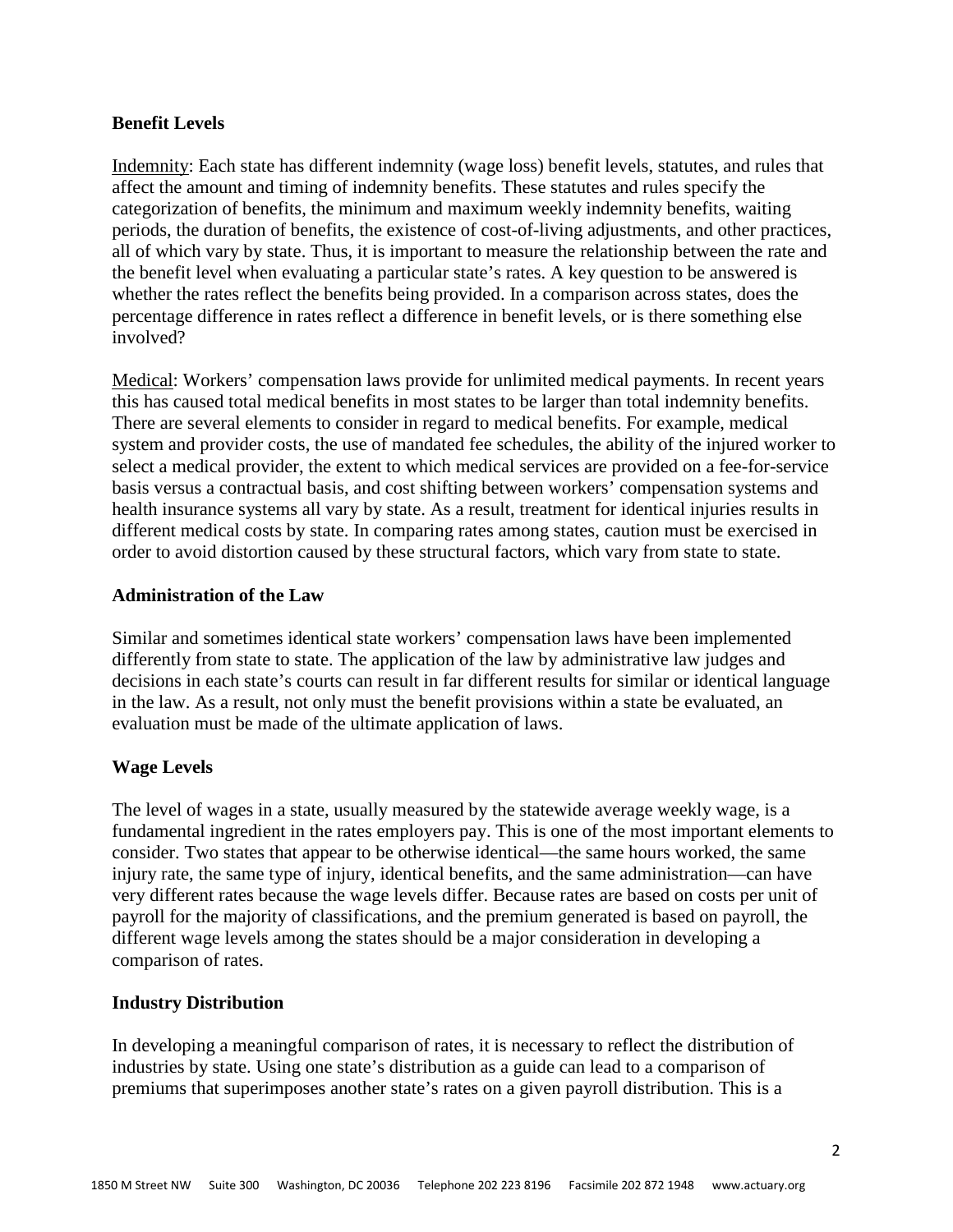challenging aspect when developing a comparison and may involve subjective decisions regarding the effect that volume can have on frequency and other variables.

## **General Economic Conditions and Demographics**

General economic conditions within individual states and across the country can affect rate levels. This is a particular concern when a change in economic conditions affects certain industries over others. When a particular industry experiences declines, the profile of the workforce can change. Younger, less senior workers may need to seek other types of employment while longer-term workers remain. Conversely, when an industry experiences significant growth, newer, less experienced people enter the workforce. These conditions can influence the frequency of accidents and the severity of the injuries associated with those accidents.

The distribution of workers by age and education level varies between states, impacting the cost of providing workers' compensation. Older workers who are injured on the job may require more medical treatment and recovery time before being able to return to work. Less-educated workers may need additional vocational training if they are unable to return to their former job.

### **Treatment Outcomes**

A comparison of rates involves a comparison of workers' compensation systems. It is important to consider how each system treats the injured worker. What are the outcomes? Is the system providing the worker with the appropriate benefits? For instance how well does the system function in ultimately returning those injured to work. These outcomes for each state's system should be considered.

# **Pricing Practices**

The published rate is not the final price paid by most insureds. The application of experience rating plans, schedule rating plans, and dividend plans plays a significant role in the ultimate price paid. The prevalence of large-deductible policies and retrospective rating plans also has a significant impact on the final amount paid by employers, whether through costs retained by the employer or through premiums paid to insurers. Consideration should be given to these various elements that affect the final price.

# **Pure Premium and Expenses**

In most states, rating bureaus file pure premiums rather than final rates. When including those states in a comparison, it is important to carefully consider the need to add on provisions for the additional costs of providing coverage. These additional costs include commission and brokerage expense; other acquisition and general expenses; taxes, licenses, and fees; and a provision for profit and contingencies; and differ by insurer. Consideration should be given to the variation in these additional costs.

#### \*\*\*\*\*\*\*\*\*\*\*\*\*\*\*\*\*\*\*\*